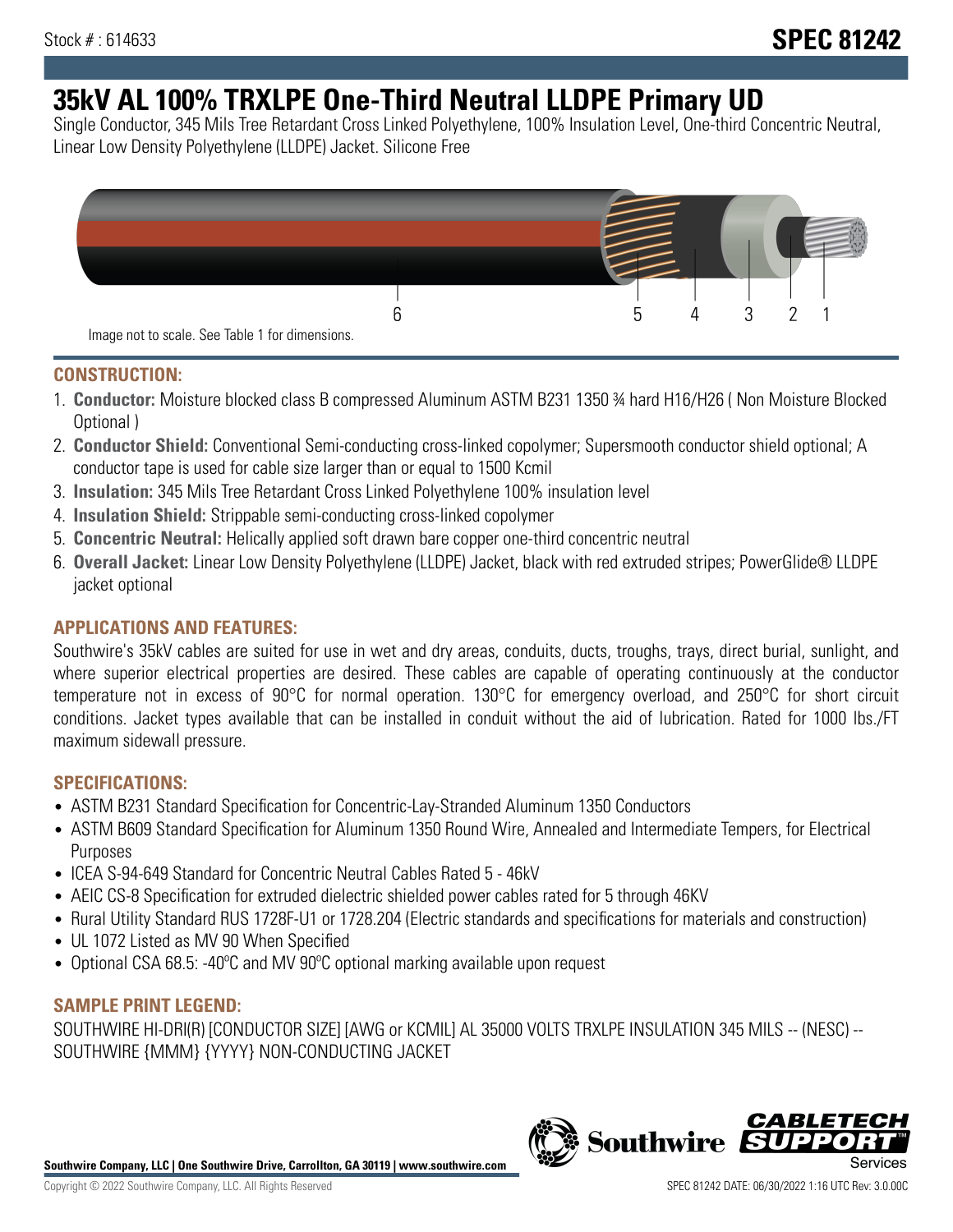## Stock # : 614633 **SPEC 81242**

#### **Table 1 – Weights and Measurements**

| Stock<br>  Number | Cond.<br>Size <sup>1</sup> | <b>Diameter</b><br>Over<br>Conductor | Diameter<br>Over<br>Insulation | lnsul.<br><b>Thickness</b> | <b>Diameter</b><br>Over<br>Insulation<br><b>Shield</b> | Concentric<br><b>Neutral</b> | Neutral DC<br>Resistance<br>$25^{\circ}$ C | Jacket<br><b>Thickness</b> | Approx.<br>0D | Approx.<br>Weight    | Min<br><b>Bending</b><br>Radius | Max Pull<br>Tension*' |
|-------------------|----------------------------|--------------------------------------|--------------------------------|----------------------------|--------------------------------------------------------|------------------------------|--------------------------------------------|----------------------------|---------------|----------------------|---------------------------------|-----------------------|
|                   | AWG/<br>Kcmil              | inch                                 | inch                           | m <sub>l</sub>             | inch                                                   | No. x AWG                    | $\Omega$ /1000ft                           | mil                        | inch          | Ib<br><b>Y1000ft</b> | inch                            | $\mathsf{lb}$         |
| 614633            | 500<br>(37)                | 0.789                                | .525                           | 345                        | .625                                                   | 16x12                        | 0.104                                      | 80                         | .945          | 1837                 | 15                              | 3000                  |

All dimensions are nominal and subject to normal manufacturing tolerances

◊ Cable marked with this symbol is a standard stock item

\* Pulling tension based on pulling eye directly connected to conductor

! UL listed MV-90 Rated

^ HiDri Plus® - Water Blocking Powder

^^ HiDri Plus® - Water Blocking Powder. All Black Jacket

† 2/3 Concentric Neutral

§ HiDri Plus® - Water Blocking Powder. CSA Listed

#### **Table 2 – Electrical and Engineering Data**

| Cond.<br>Size | 'DC<br>Resistance<br>@25°C | АC<br>Resistance<br>$\varpi$ 90°C | Capacitive<br>Reactance @<br>60Hz | Inductive<br>Reactance<br>@ 60Hz | <b>Charging</b><br>Current | <b>Dielectric</b><br>Loss | Zero<br>Sequence<br>Impedance* | <b>Positive</b><br>Sequence<br>Impedance <sup>+</sup> | Short<br>Circuit<br>Current <sup>@1</sup><br>30 Cycle | Allowable<br>Ampacity in<br>Duct 90°C1 | Allowable<br>Ampacity<br>Directly<br>Buried 90°C‡ |
|---------------|----------------------------|-----------------------------------|-----------------------------------|----------------------------------|----------------------------|---------------------------|--------------------------------|-------------------------------------------------------|-------------------------------------------------------|----------------------------------------|---------------------------------------------------|
| AWG/<br>Kcmil | $\Omega/1000$ ft           | $\Omega/1000$ ft                  | $M\Omega^*1000$ ft                | $\Omega/1000$ ft                 |                            | A/1000ft W/1000ft         | $\Omega/1000$ ft               | $\Omega$ /1000ft                                      | Amp                                                   | Amp                                    | Amp                                               |
| 500<br>(37)   | 0.0354                     | 0.045                             | 0.041                             | 0.041                            | 0.493                      | 2.989                     |                                | $0.151 + 0.046$ 0.048+ $0.040$                        | 9540.3                                                | 380                                    | 450                                               |

\* Calculations are based on three cables triplexed / concentric shield / Conductor temperature of 90°C / Shield temperature of 45°C / Earth resistivity of 100 ohmsmeter

† Ampacities are based on Figure 7 of ICEA P-117-734 (Single circuit trefoil, 100% load factor, 90°C conductor temperature, earth RHO 90, 36" burial depth)

‡ Ampacities are based on Figure 1 of ICEA P-117-734 (Single circuit trefoil, 100% load factor, 90°C conductor temperature, earth RHO 90, 36" burial depth)

#### **Table 3 – Weights and Measurements (Metric)**

| Stock<br>Number | Cond.<br>Size <sup>1</sup> | <b>Diameter</b><br><b>Over</b><br>Conductor | <b>Diameter</b><br><b>Over</b><br>Insulation | Insul.<br><b>Thickness</b> | <b>Diameter</b><br>Over<br>Insulation<br><b>Shield</b> | Concentric<br><b>Neutral</b> | Neutral DC<br>Resistance<br>$25^{\circ}$ C | Jacket<br><b>Thickness</b> | Approx.<br>ΟD | Approx.<br>Weight | Min<br>Bending<br>Radius | Max Pull<br>Tension* |
|-----------------|----------------------------|---------------------------------------------|----------------------------------------------|----------------------------|--------------------------------------------------------|------------------------------|--------------------------------------------|----------------------------|---------------|-------------------|--------------------------|----------------------|
|                 | AWG/<br>Kcmil              | mm                                          | mm                                           | mm                         | mm                                                     | No. x AWG                    | $\Omega$ /km                               | mm                         | mm            | ka/km             | mm                       | newton               |
| 614633          | 500<br>(37)                | 20.04                                       | 38.73                                        | 8.76                       | 41.28                                                  | 16x12                        | 0.34                                       | 2.03                       | 49.40         | 2734              | 381.00                   | 13350                |

All dimensions are nominal and subject to normal manufacturing tolerances

◊ Cable marked with this symbol is a standard stock item

\* Pulling tension based on pulling eye directly connected to conductor

! UL listed MV-90 Rated

^ HiDri Plus® - Water Blocking Powder

^^ HiDri Plus® - Water Blocking Powder. All Black Jacket

† 2/3 Concentric Neutral

§ HiDri Plus® - Water Blocking Powder. CSA Listed

#### **Table 4 – Electrical and Engineering Data (Metric)**

| 500<br>(37) | 0.1161 | 0.15 | 0.0125 | 0.1345 | .617 | 9.8064 |  | $\vert$ 0.151+j0.046 0.048+j0.040 | 9540.3 | 380 | /ደሀ<br>ט∪+ |
|-------------|--------|------|--------|--------|------|--------|--|-----------------------------------|--------|-----|------------|
|-------------|--------|------|--------|--------|------|--------|--|-----------------------------------|--------|-----|------------|

\* Calculations are based on three cables triplexed / concentric shield / Conductor temperature of 90°C / Shield temperature of 45°C / Earth resistivity of 100 ohmsmeter



**Southwire** 

**CABLE**